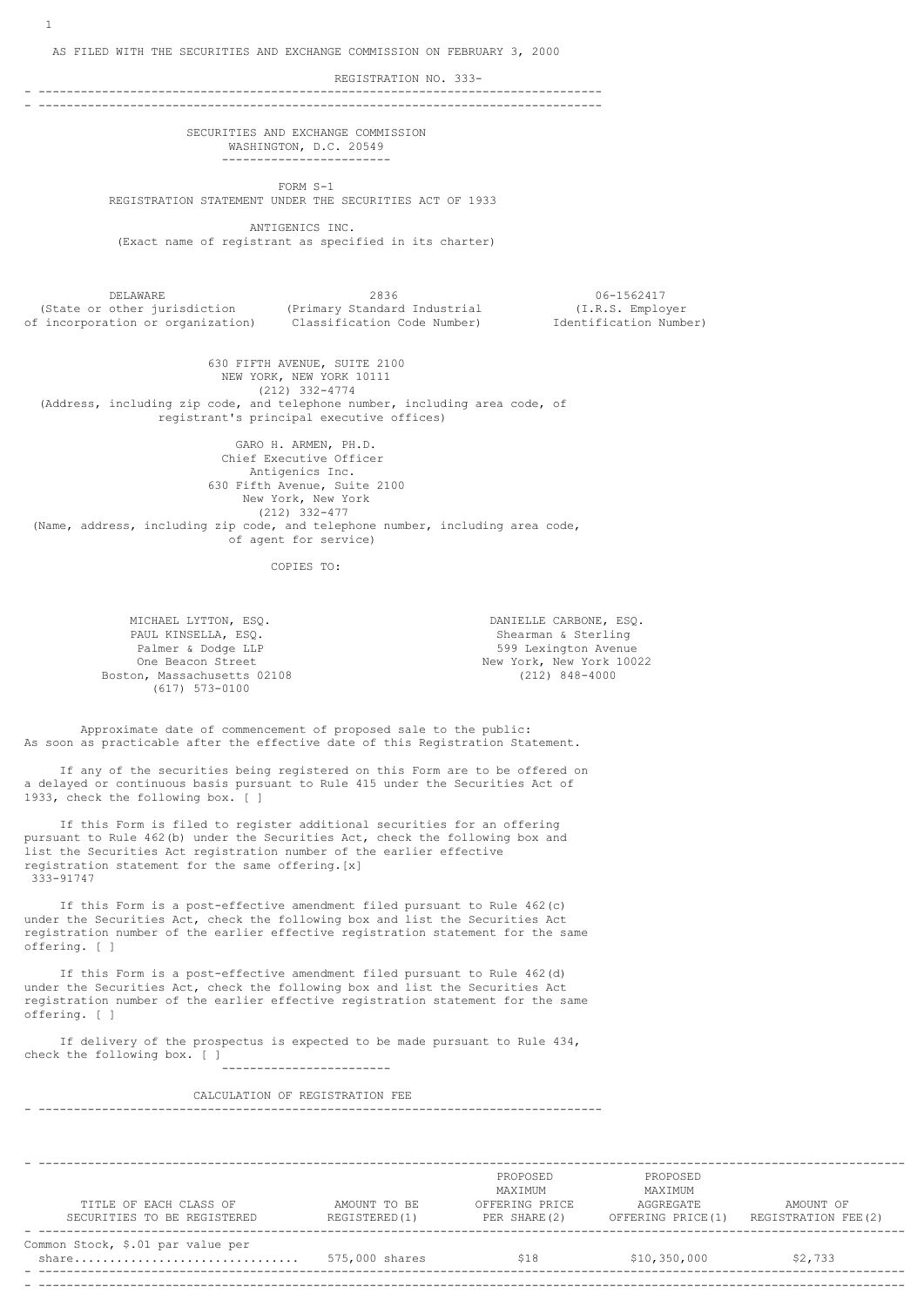- (1) Includes shares which the Underwriters may purchase to cover over-allotments, if any.
- (2) The registration fee is calculated pursuant to Rule 457(d) under the Securities Act of 1933 based on the initial public offering price of \$18 per share.

 THIS REGISTRATION STATEMENT SHALL BECOME EFFECTIVE UPON FILING WITH THE COMMISSION IN ACCORDANCE WITH RULE 462(B) UNDER THE SECURITIES ACT OF 1933. - -------------------------------------------------------------------------------- - --------------------------------------------------------------------------------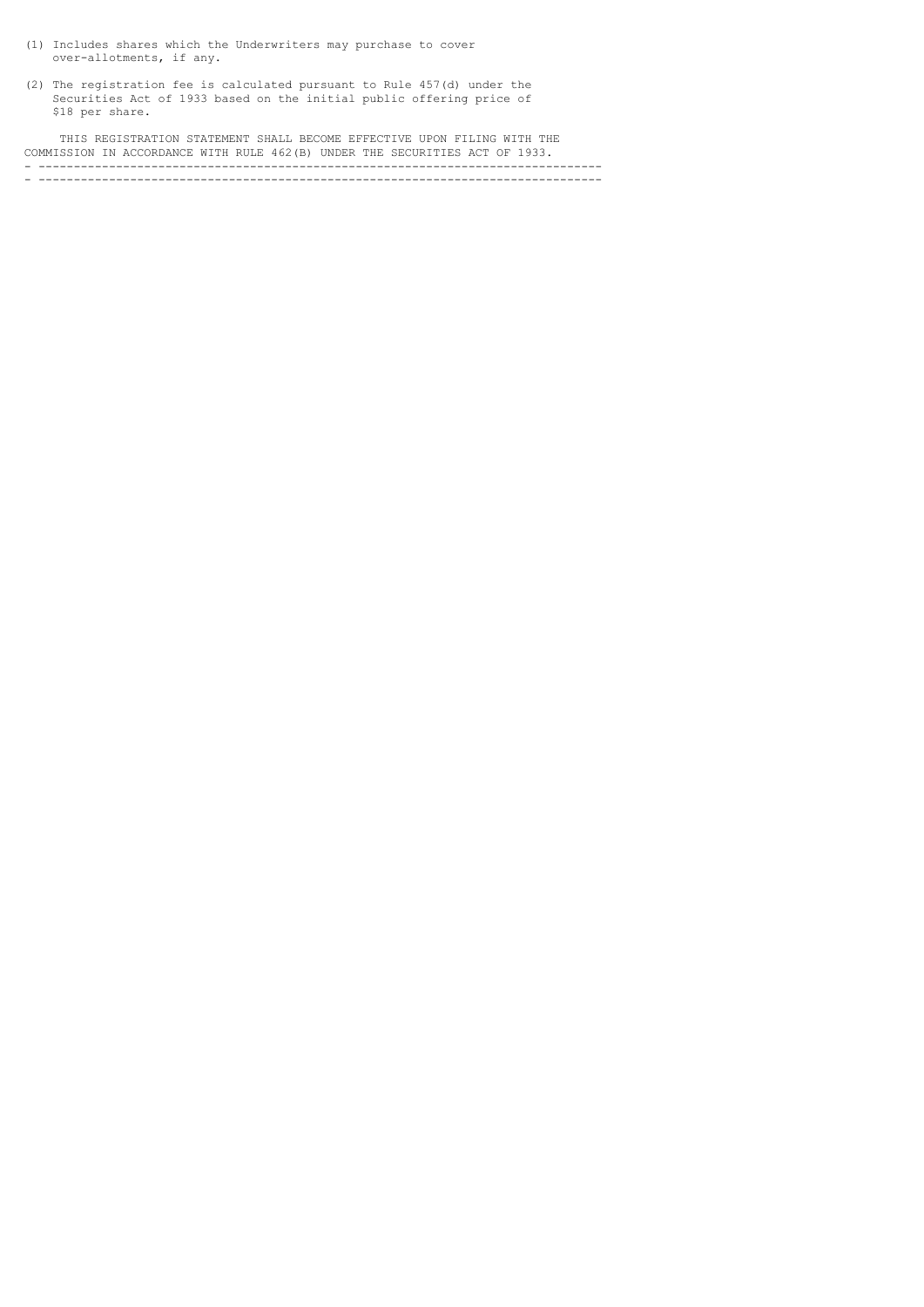EXPLANATORY NOTE AND INCORPORATION OF CERTAIN INFORMATION BY REFERENCE

 This registration statement is being filed with respect to the registration of additional shares of common stock, \$.01 par value per share, of Antigenics Inc., a Delaware corporation, pursuant to Rule 462(b) under the Securities Act of 1933, as amended. The contents of the registrant's effective registration statement on Form S-1 (File No. 333-91747) are incorporated into this registration statement by reference.

 The required opinions and consents are listed on an Exhibit Index and filed herewith.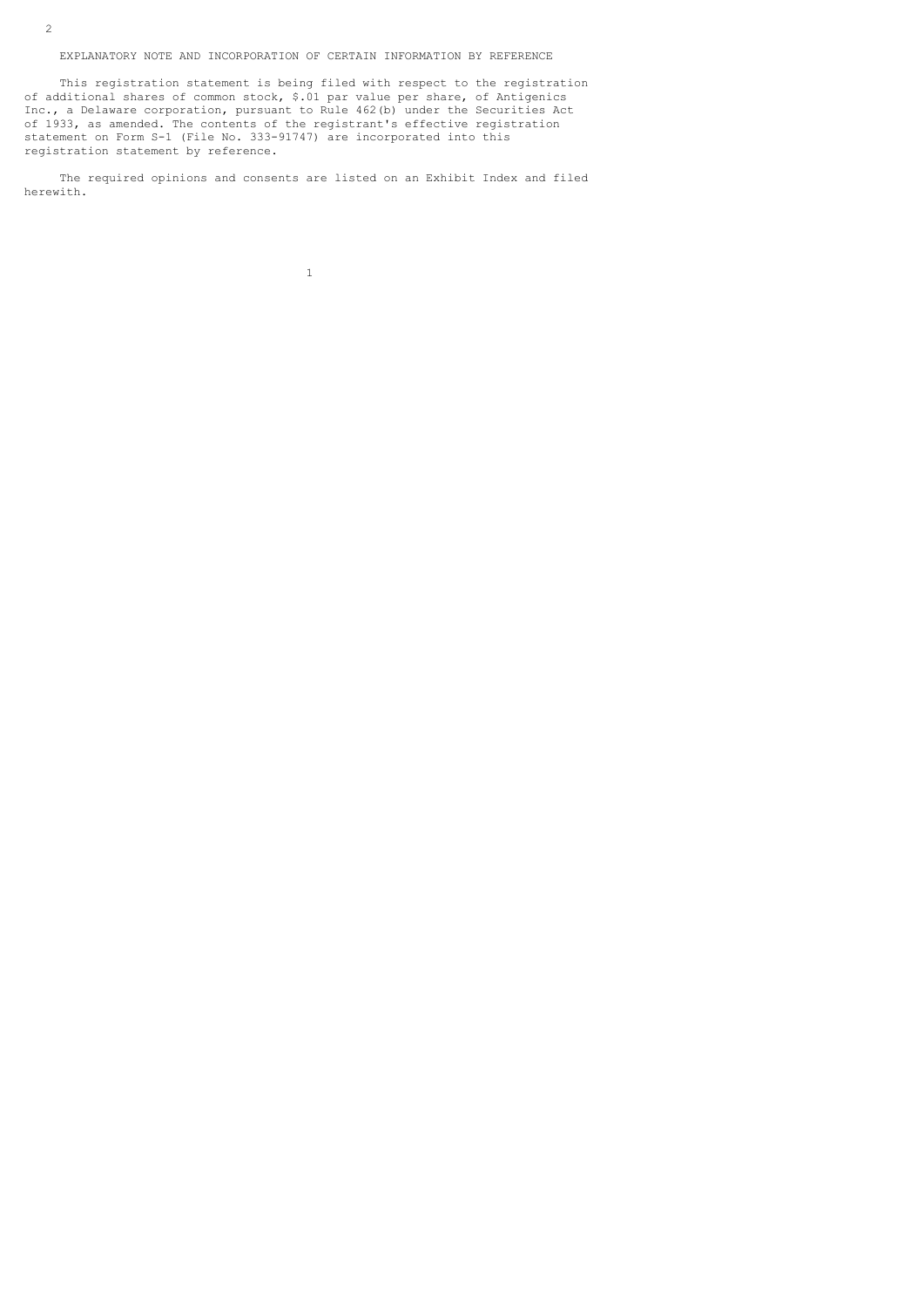## SIGNATURES

 Pursuant to the requirements of the Securities Act of 1933, the Registrant certifies that it has duly caused this Registration Statement to be signed on its behalf by the undersigned, thereunto duly authorized, in City of New York, State of New York, on February 3, 2000.

## ANTIGENICS INC.

 By: /s/ GARO ARMEN ------------------------------------ Garo H. Armen, Ph.D. Chief Executive Officer and Chairman<br>
of of the contract of the contract of the contract of the contract of the contract of the contract of the contract of the contract of the contract of the contract of the contract of the contract of the contract of the contrac the Board of Directors

 Pursuant to the requirements of the Securities Act of 1933, this Registration Statement has been signed below by the following persons in the capacities and on the dates indicated.

| SIGNATURE                           | TTTLE.                                                                                                                        | DATE             |
|-------------------------------------|-------------------------------------------------------------------------------------------------------------------------------|------------------|
| /s/ GARO ARMEN<br>Garo Armen, Ph.D. | Chief Executive Officer and Chairman February 3, 2000<br>Executive Officer and Principal<br>Financial and Accounting Officer) |                  |
|                                     | Director                                                                                                                      | February 3, 2000 |
| Pramod Srivastava, Ph.D.            |                                                                                                                               |                  |
|                                     | Director                                                                                                                      | February 3, 2000 |
| Noubar Afeyan, Ph.D.                |                                                                                                                               |                  |
|                                     | Director                                                                                                                      | February 3, 2000 |
| Edward Brodsky                      |                                                                                                                               |                  |
|                                     | Director                                                                                                                      | February 3, 2000 |
| Gamil de Chadarevian                |                                                                                                                               |                  |
|                                     | Director                                                                                                                      | February 3, 2000 |
| Tom Dechaene                        |                                                                                                                               |                  |
| $\star$ $\rightarrow$               | Director                                                                                                                      | February 3, 2000 |
| Donald Panoz                        |                                                                                                                               |                  |
| $\star$ $\star$                     | Director                                                                                                                      | February 3, 2000 |
| Martin Taylor                       |                                                                                                                               |                  |
|                                     |                                                                                                                               |                  |

\*By: /s/ GARO ARMEN ----------------------------

 As Attorney-in-fact 2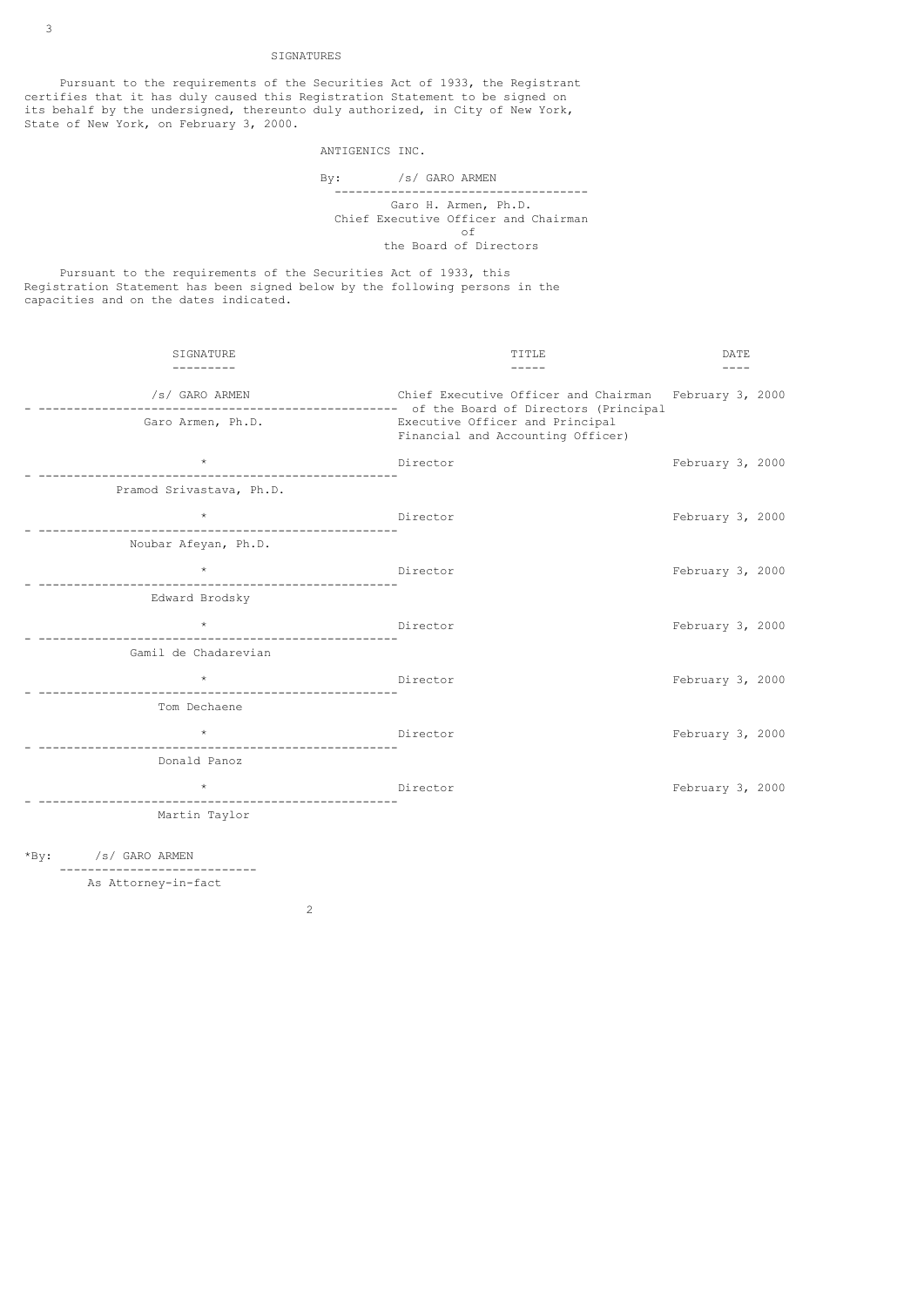EXHIBIT NO. TITLE - ----------- -----

| 5.1     | Opinion of Palmer & Dodge LLP                                 |
|---------|---------------------------------------------------------------|
| 23.1    | Consent of Palmer & Dodge LLP                                 |
|         | $(include \ in \ the \ opinion \ file \ as \ Exhibit \ 5.1.)$ |
| 23.2    | Consent of KPMG LLP                                           |
| $24.1*$ | Power of Attorney                                             |

- ---------------

 $\sim$  3

<sup>\*</sup> Filed with the registrant's Registration Statement on Form S-1 (Registration No. 333-91747).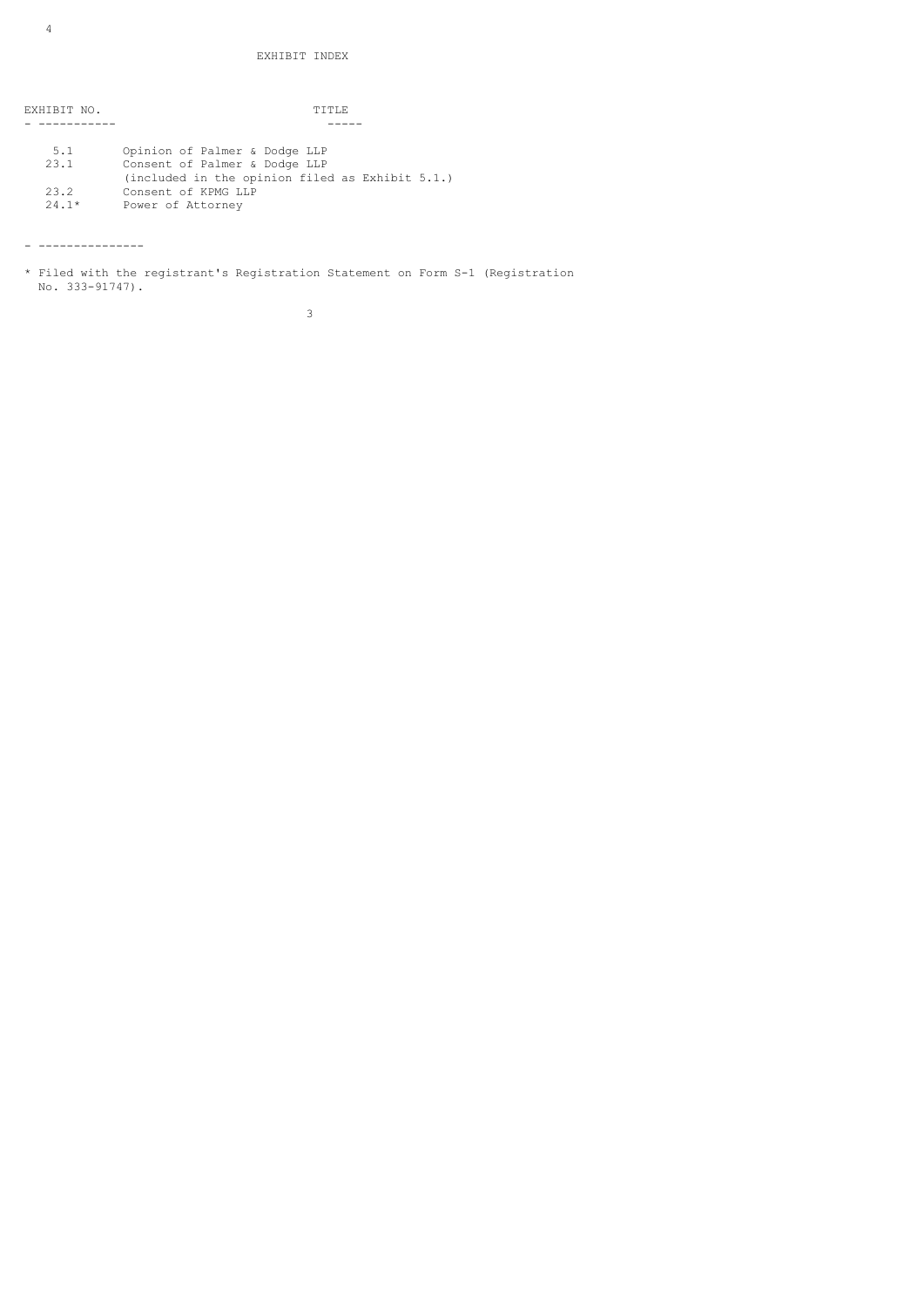TELEPHONE: (617) 573-0100 FACSIMILE: (617) 227-4420

February 3, 2000

Antigenics Inc. 630 Fifth Avenue, Suite 2100 New York, New York 10111

 We are rendering this opinion in connection with the Registration Statement on Form S-1 (the "Registration Statement") filed by Antigenics Inc. (the "Company") with the Securities and Exchange Commission under the Securities Act of 1933, as amended, on or about the date hereof. The Registration Statement relates to up to 575,000 shares of the Company's Common Stock, \$0.01 par value per share (the "Shares"). We understand that the Shares are to be offered and sold in the manner described in the Registration Statement.

 We have acted as your counsel in connection with the preparation of the Registration Statement. We are familiar with the proceedings of the Board of Directors in connection with the authorization, issuance and sale of the Shares (the "Resolutions"). We have examined such other documents as we consider necessary to render this opinion.

 Based upon the foregoing, we are of the opinion that the Shares have been duly authorized and, when issued and delivered by the Company against payment therefor at the price to be determined pursuant to the Resolutions, will be validly issued, fully paid and non-assessable.

 The foregoing opinion is limited to Delaware General Corporation Law and the federal laws of the United States.

 We hereby consent to the filing of this opinion as a part of the Registration Statement and to the reference to our firm under the caption "Legal Matters" in the Prospectus filed as part thereof.

> Very truly yours, /s/ Palmer & Dodge LLP PALMER & DODGE LLP